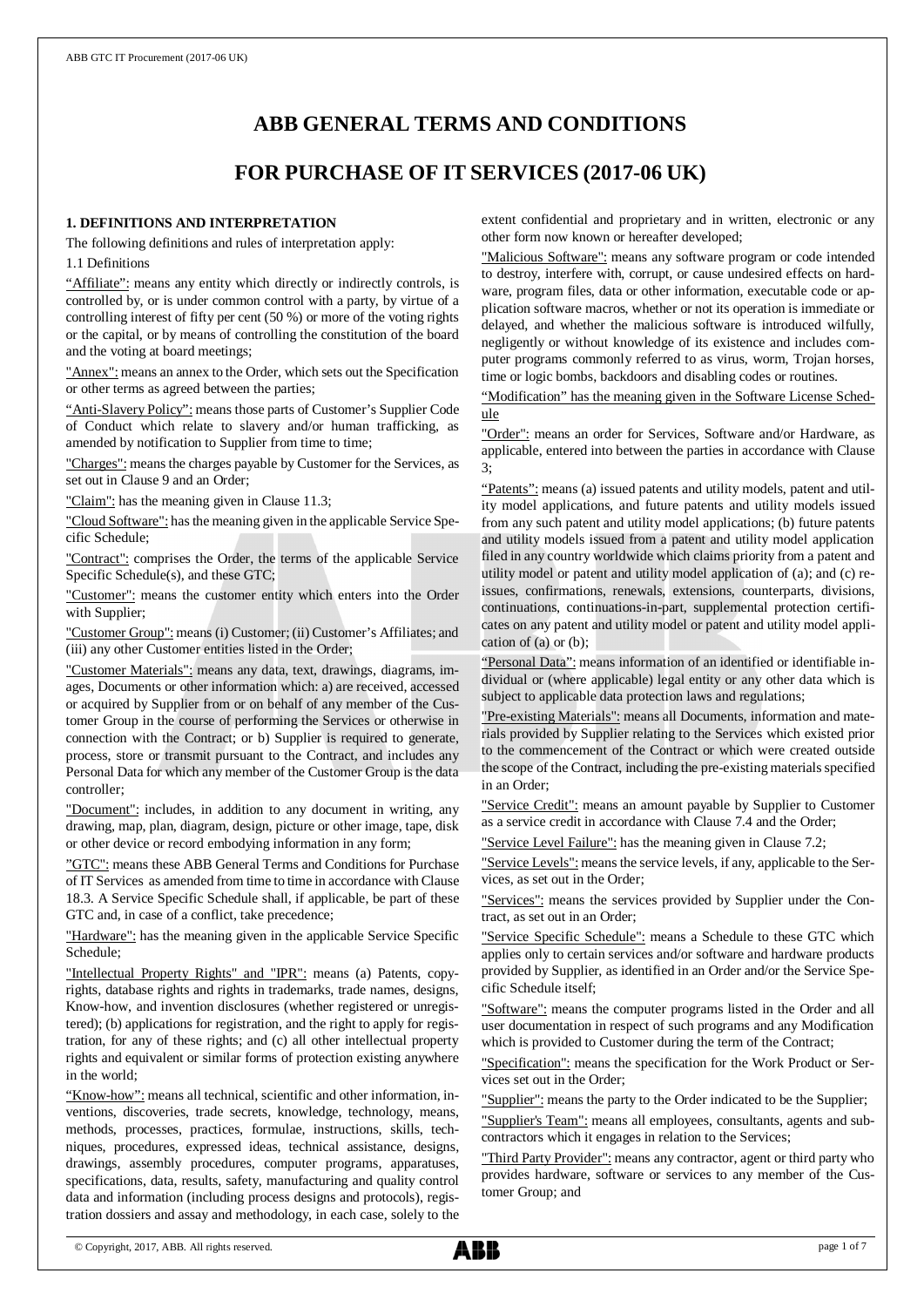"Work Product": means all materials, deliverables and products resulting from the Services provided or developed by Supplier or Supplier's Team under the Contract, or otherwise provided by Supplier or Supplier's Team under the Contract, in any form or media (including computer programs, data, diagrams, Documents, reports, specifications (including any drafts);

"VAT": means Value Added Tax.

1.2 Interpretation

1.2.1 A reference to a statute or statutory provision is a reference to it as amended or re-enacted. A reference to a statute or statutory provision includes any subordinate legislation made under that statute or statutory provision, as amended or re-enacted.

1.2.2 Any phrase introduced by the terms including, include, in particular or any similar expression, shall be construed as illustrative and shall not limit the sense of the words preceding those terms.

1.2.3 In the event of a conflict between these GTC and any other document incorporated into the Contract, these GTC shall take precedence except that those terms of the Order that specifically and explicitly amend specific Clauses of these GTC, shall take precedence over these GTC.

## **2. TERM**

2.1 Supplier shall provide the Services from the date specified in the relevant Order.

2.2 The Contract shall continue for a period as specified in the relevant Order, unless it is terminated in accordance with Clause 16.

#### **3. ORDER PROCESS**

3.1 The Order shall reference and incorporate these GTC and be deemed to be accepted on the earlier of:

3.1.1 Supplier and Customer having issued written acceptance of the Order (including any electronic signature or acceptance of the Order); or

3.1.2 any act by Supplier consistent with fulfilling the Order issued by Customer,

at which point and on which date the Contract shall come into existence.

3.2 These GTC apply to the Contract to the exclusion of any other terms that Supplier seeks to impose or incorporate (including any terms or conditions set out in the Annex), or which are implied by trade, custom, practice or course of dealing.

#### **4. SUPPLIER RESPONSIBILITIES (GENERAL)**

4.1 Supplier shall provide the Services, and deliver the Work Product to Customer, in accordance with these GTC, the applicable Service Specific Schedule and the applicable Order, and shall allocate sufficient resources to the Services to enable it to comply with this obligation.

4.2 Supplier shall provide the Services, and deliver the Work Product, in a timely manner and meet any performance dates specified in an Order.

4.3 Supplier shall:

4.3.1 co-operate with the Customer Group in all matters relating to the Services; and

4.3.2 ensure that Supplier's Team use reasonable skill and care in the performance of the Services.

4.4 Supplier shall:

4.4.1 comply with, and ensure that Supplier's Team comply with, all health and safety rules and regulations and any other reasonable security requirements that apply at any of the Customer Group's premises and systems that have been communicated to it. In case Supplier's Team fails to accept or comply with such rules, regulations or requirements, Customer reserves the right to refuse Supplier's Team access to the Customer Group's premises, which shall only be given to the extent necessary for the performance of the Services;

4.4.2 notify Customer as soon as it becomes aware of any health and safety hazards or issues which arise in relation to the Services or any other issues or circumstances which may reasonably be expected to jeopardise the timely provision of the Services and/or Work Product; and

4.4.3 before the date on which the Services are to start, obtain, and at all times maintain during the term of the Contract, all necessary licences and consents and comply with all relevant legislation in relation to the Services, the Work Product and the performance of its obligations under the Contract.

4.5 Supplier shall comply with any security procedure, policy or standard provided to Supplier by Customer or any of its Affiliates from time to time, and in particular with the ABB Cyber Security Requirements for Suppliers as made available under **www.abb.com/Supplying/Cybersecurity**, or as otherwise set out in the Contract.

4.6 Supplier shall comply with any additional responsibilities and/or obligations as set out in the applicable Service Specific Schedule and the Order.

## **5. ACCEPTANCE OF WORK PRODUCT**

5.1 Except where the Order sets out an acceptance procedure in respect of particular deliverables (including Software) and Services and subject to Clause 6, Customer shall within a period of fourteen (14) days following delivery of a Work Product by Supplier, inspect the delivery for completeness and visible damage and notify Supplier if the Work Product does not conform with the Specification.

5.2 Within seven (7) days of receipt of notice under Clause 5.1, Supplier (at Supplier's cost) shall repair or replace the relevant Work Product. Clause 5.1 shall apply to any repaired or replacement Work Product. Without prejudice to any other right or remedy Customer may have, if Supplier fails or is unable to repair or replace the relevant Work Product, Supplier shall, after expiration of an additional reasonable remediation period (as reasonably determined by Customer), refund all monies paid by Customer in respect of such Work Product and Customer shall have the right to terminate the Contract.

## **6. WARRANTIES (GENERAL)**

6.1 Supplier warrants to each member of the Customer Group that:

6.1.1 Supplier will perform the Services with reasonable care and skill and in accordance with best commercial practices and standards in the industry for similar services;

6.1.2 the Services and Work Products will conform with all descriptions and Specifications as set out in the Order; and

6.1.3 the Services and Work Products will be provided in accordance with all applicable legislation, and Supplier will inform Customer as soon as it becomes aware of any changes in that legislation where it affects Supplier's ability to perform the Services.

6.1.4 Supplier will not insert or include, or permit or cause any person or software to insert or include, any Malicious Software into the Software as a whole or any individual Modification;

6.2 Without prejudice to any other right or remedy Customer may have, in the event that Supplier commits any breach of a warranty set out in Clause 6.1 it shall within a reasonable time specified by Customer, on receiving notice from Customer, re-perform the deficient Service or correct any defect or deficiency in the Work Product (as applicable). If Supplier fails or is unable to do so, Customer shall be entitled to terminate the relevant Service and, where such Service has a material effect on the Contract as a whole, terminate the Contract for material breach and claim damages in accordance with Clause 15.

6.3 To the extent permitted by applicable law any warranties implied in favour of Customer by statute are excluded from the Contract.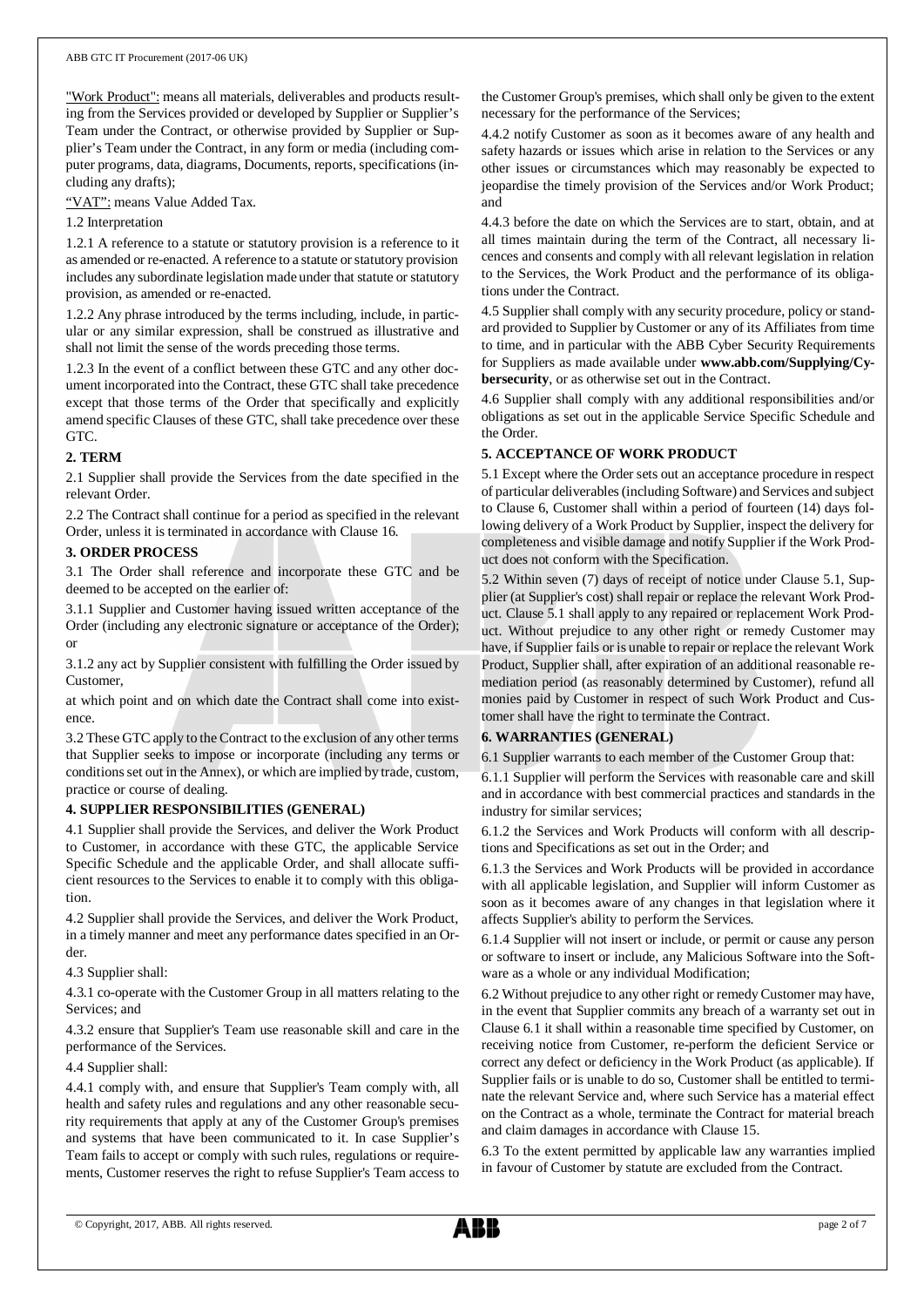6.4 The provisions of this Clause 6 shall survive any performance, acceptance or payment pursuant to the Contract and shall extend to any substituted or remedial services provided by Supplier.

## **7. SERVICE LEVEL**

7.1 Supplier must perform the Services so as to meet or exceed the Service Levels, if any.

7.2 If Supplier fails to provide any of the Services in accordance with the Service Levels ("Service Level Failure"), it must promptly notify Customer in writing.

7.3 As soon as practicable after notification under Clause 7.2 (and, in any event, within the period specified in the Order), Supplier must:

7.3.1 perform a root-cause analysis to identify the cause of the Service Level Failure;

7.3.2 allocate such resources as may be necessary to remedy the Service Level Failure and any consequences; and

7.3.3 provide Customer with a written report detailing the cause of, and procedure for correcting, the Service Level Failure and any consequences.

7.4 If, in any month, a Service Level Failure occurs and the Order provides for Service Credits to accrue in respect of such failure, Supplier must deduct those Service Credits from its next invoice (or, where no further invoices are due, Supplier must pay an amount equal to such Service Credits within thirty (30) days after receipt of a written demand for payment from Customer). The parties agree that the payment of Service Credits is without prejudice to any other remedy available to Customer whether under the Contract or otherwise. Three (3) consecutive Service Level Failures or three (3) Service Level Failures within a six (6) months period are deemed a material breach of contract.

## **8. CUSTOMER'S OBLIGATIONS**

8.1 Customer shall:

8.1.1 co-operate with Supplier in all matters relating to the Services;

8.1.2 provide access to Customer premises and data, and such office accommodation and other facilities as may reasonably be requested by Supplier and agreed with Customer in writing in advance, for the purpose of providing the Services;

8.1.3 provide the Customer Material, in order to carry out the Services, as set out in the Order or otherwise within a reasonable time period after Supplier's timely request;

8.1.4 inform Supplier of all health and safety rules and regulations and any other reasonable security requirements that apply at any of Customer premises; and

8.1.5 comply with any additional responsibilities as set out in the relevant Order.

8.2 If Supplier believes a failure by Customer to perform its obligations has an adverse effect on Supplier's ability to perform its obligations in accordance with the Contract, Supplier shall promptly notify Customer. Any such notice shall include at least a description of Customer's failure in reasonable detail and a description of the effects on the Services and/or the Work Product, in particular the extent of potential delay and estimated additional costs, if any. Supplier shall use all reasonable efforts to perform its obligations on time notwithstanding Customer's failure to perform and assist Customer to remedy its failure.

## **9. BILLING AND PAYMENT**

9.1 In consideration for the provision of the Services, Customer shall pay to Supplier the Charges in accordance with this Clause 9.

9.2 Supplier shall invoice Customer for the Charges in accordance with the relevant Order. Invoices shall comply with applicable laws, generally accepted accounting principles and the specific Customer requirements (as notified to Supplier from time to time), and contain the following minimum information: Supplier name, address and reference person including contact details; invoice date; invoice number; Order

number and Supplier number; address of Customer; quantity; specification of the Services; charges (total amount invoiced); currency; tax or VAT amount; tax or VAT number; payment terms as agreed.

9.3 Invoices must be sent to the billing address specified in the Contract.

9.4 Customer will reimburse expenses only at cost and to the extent agreed in writing.

9.5 Services charged on the basis of hourly or daily rates require written confirmation of Supplier's time sheets by Customer. Supplier shall submit such time sheets to Customer for confirmation as may be instructed by Customer but at the latest together with any related invoice. Confirmation of time sheets cannot be construed as acknowledgement of any claims.

9.6 Unless otherwise agreed in a specific Order Customer shall make payment of undisputed invoices within ninety (90) days from receipt of the invoice.

9.7 If a party fails to make any undisputed payment due to the other party under the Contract by the due date for payment, then, without limiting the other party's remedies under Clause 16, if the undisputed payment remains outstanding thirty (30) days from the defaulting party's receipt of a written reminder by the other party (such reminder not to be sent before the due date for payment) the defaulting party shall pay interest on the overdue undisputed amount at the rate of four per cent (4 %) per annum.

9.8 In relation to payments disputed in good faith, interest under Clause 9.7 is payable only after the dispute is resolved, on sums found or agreed to be due.

## **10 IPR OWNERSHIP**

10.1 Subject to anything to the contrary in the applicable Service Specific Schedule(s) or as agreed in a particular Order, as between Customer and Supplier, all Intellectual Property Rights in the Pre-existing Materials shall be owned by Supplier. Supplier licenses all such rights to each member of the Customer Group free of charge and on a nonexclusive, worldwide, perpetual, irrevocable basis to such extent as is necessary to enable Customer and the Customer Group to use and modify the Work Product and the Services and to create derivative works thereof. Such license shall include the right to have any third party exercise such rights for the benefit of Customer and the Customer Group.

10.2 Supplier represent and warrants that, if it has used or uses open source software or the Software contains open source software, Supplier has used, modified, and/or further developed the open source software in full compliance with the underlying license terms and conditions and such open source software has no viral effect on Customer's and its Affiliate's Intellectual Property Rights.

10.3 Subject to anything to the contrary in the applicable Service Specific Schedule(s) or as agreed in a particular Order, Supplier assigns to Customer, with full title guarantee and free from all third party rights, the Intellectual Property Rights and all other rights in the products of the Services (including the Work Products).

10.4 At its own expense, Supplier shall, and shall use all reasonable endeavours to procure that any necessary third party shall, promptly execute and deliver such documents and perform such acts as may be required for the purpose of giving full effect to the Contract, including securing for Customer all right, title and interest in and to the Intellectual Property Rights and all other rights assigned to Customer in accordance with Clause 10.2.

10.5 Supplier shall obtain waivers of any moral rights in the products of the Services (including the Work Products) to which any individual is now or may be at any future time entitled.

10.6 The parties acknowledge and agree that at all times the Customer Materials shall be the property of the applicable member of the Customer Group. Nothing in the Contract shall transfer any right or title in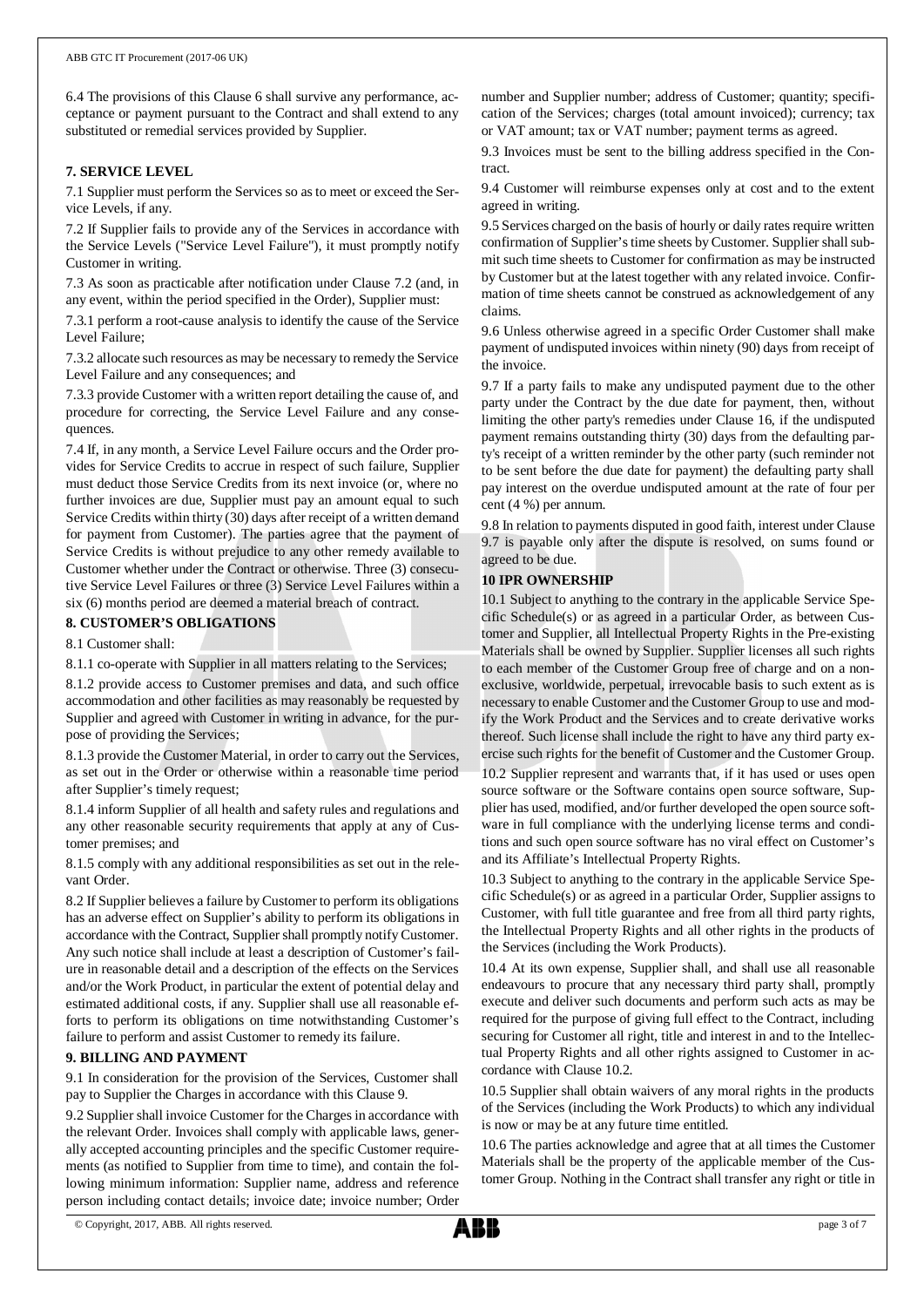the Customer Materials to Supplier. Customer grants to Supplier a license to use the Customer Materials free of charge and on a non-exclusive, worldwide, basis solely to such extent as is necessary to enable Supplier to provide the Services.

## **11 IPR WARRANTY AND INDEMNITY**

11.1 Supplier represents and warrants that:

11.1.1 the supply, or use by the Customer Group or any Third Party Provider, of any Work Product, Software (including for purposes of this Clause 11 any Cloud Software), Hardware or Documentation;

11.1.2 the assignment or grant of any licence of any Intellectual Property Rights under the Contract; or

11.1.3 the provision, or the Customer Group or any Third Party Provider taking the benefit, of any of the Services,

will not infringe the Intellectual Property Rights of any person.

11.2 Supplier shall indemnify and hold each member of the Customer Group harmless from and against all costs, claims, demands, liabilities, expenses, damages or losses (including any direct or indirect consequential losses, loss of profit, and all interest, penalties and legal and other professional costs and expenses) arising out of or in connection with any alleged or actual infringement under any law, of any third party's Intellectual Property Rights or other rights arising out of the Work Product, the Software, the Hardware or the Services or use of the Work Product, the Software, the Hardware or the Services.

11.3 If any third party makes a claim, or notifies an intention to make a claim, against Customer which may reasonably be considered likely to give rise to a liability under the indemnity in Clause 11.2 (a "Claim"), Customer shall:

11.3.1 as soon as reasonably practicable, give written notice of the Claim to Supplier, specifying the nature of the Claim in reasonable detail;

11.3.2 not make any admission of liability, agreement or compromise in relation to the Claim without the prior written consent of Supplier (such consent not to be unreasonably conditioned, withheld or delayed); and

11.3.3 reasonably cooperate with Supplier and its professional advisers on reasonable prior notice and at Supplier's cost, so as to enable Supplier and its professional advisers to assess and defend the Claim.

11.4 Supplier shall not have any liability for any claim of infringement of Intellectual Property Rights if and to the extent the claim arises due to the incorporation of Customer Material into the Software or Work Product or due to Supplier following Customer specific instructions in developing the Work Product.

11.5 If a Claim is made, Supplier may, at no cost to Customer and without prejudice to Supplier's obligations under Clause 11.1:

11.5.1 procure for the Customer Group the right to continue to use the infringing Software, Hardware, Work Product or other material, or continue to take the benefit of any Services, that are affected by the Claim in accordance with the terms of the Contract; or

11.5.2 modify or replace the infringing Software, Hardware, Work Product or other material or re-perform the applicable Services so that it becomes non-infringing (provided that the modified or replaced Software, Hardware, Work Product or other material, or the re-performed Services, provide the same performance and functionality and do not adversely affect the use of the Services, Software, Hardware, Work Product or other material).

11.6 If Supplier is not able to rectify the infringing situation in accordance with Clause 11.5 within reasonable time, Customer shall be entitled to terminate the Contract for cause and with no liability to Supplier with immediate effect.

## **12 CONFIDENTIALITY**

12.1 Each party agrees that it shall not at any time disclose to any person technical or commercial knowhow, specifications, inventions, processes or initiatives or any other information or data which are of a confidential nature and have been disclosed to such party (**"Recipient"**) by the other party (**"Discloser"**) or its agent and any other confidential information concerning Discloser's business or its products which Recipient may obtain, except as permitted by Clause 12.3. The parties agree that, where Customer is Discloser, all Customer Materials and all information concerning any member of the Customer Group's business or products shall be confidential information.

12.2 Confidential information does not include any particular information that Recipient can reasonably demonstrate:

12.2.1 was in the possession of, or was rightfully known by, Recipient without an obligation to maintain its confidentiality prior to receipt from Discloser;

12.2.2 was or has become generally available to the public other than as a result of disclosure by Recipient or its agents; or

12.2.3 was independently developed by the Recipient without use of or reference to any confidential information of the Discloser.

12.3 The Recipient may disclose the Discloser's confidential information:

12.3.1 to such of its employees, agents or sub-contractors as need to know the same for the purpose of exercising its rights or carrying out its obligations in connection with the Contract. Recipient shall ensure that such employees, agents or sub-contractors comply with this Clause  $12:$  and

12.3.2 as may be required by law, a court of competent jurisdiction or any governmental or regulatory authority, provided that Recipient takes best efforts to limit such disclosure and to obtain confidential treatment or a protective order, notifies Discloser (where legally permissible to do so) reasonably in advance to enable it to participate in such effort.

12.4 Recipient shall not use Discloser's confidential information for any purpose other than to exercise its rights and perform its obligations under or in connection with the Contract.

12.5 Recipient agrees to apply reasonable safeguards against the unauthorized disclosure of Discloser's confidential information in accord-

ance with good industry practice, or in the same manner and to the same degree that it protects its own confidential and proprietary information – whichever standard is higher.

12.6 Upon Customer's reasonable request, Supplier shall procure that Supplier and/or individuals of Supplier's Team execute and provide to Customer any additional documents or agreements related to the handling of confidential information.

#### **13 DATA PROTECTION**

## 13.1 Supplier shall

13.1.1 take all necessary steps to ensure that Customer Material, data and information which comes into its possession or control in the course of providing the Services is protected and in particular Supplier shall not: (i) use Customer Material, data or information for any other purposes than to exercise its rights and perform its obligations under or in connection with the Contract; (ii) reproduce Customer Material, data or information in whole or in part in any form except as may be required by the Contract, or (iii) disclose Customer Material, data or information to any third party or persons not authorized by Customer to receive it, except with the prior written consent of Customer;

13.1.2 comply with, and ensure that Supplier's Team comply with, any security procedure, policy and/or standard provided to Supplier by any member of the Customer Group from time to time or as otherwise set out in the Order; and

13.1.3 notify Customer promptly of any security incidents or threats relating to the Services and/or Customer Material, data or information.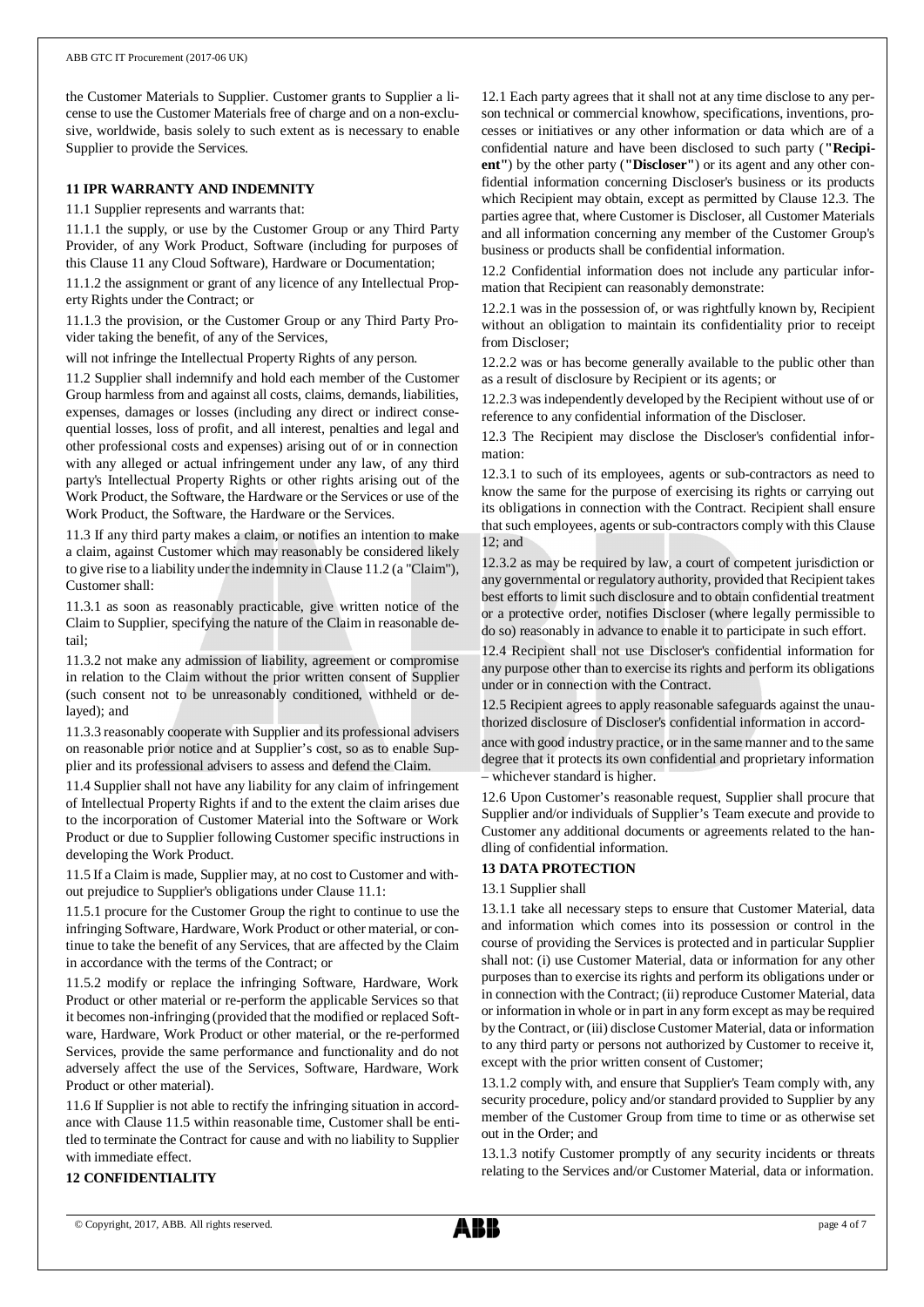13.2 If Customer discloses Personal Data to Supplier, Supplier shall (i) apply appropriate physical, technical, logical and organisational security measures to protect Personal Data; (ii) comply with all applicable data protection laws and regulations; (iii) only process Personal Data in accordance with Customer instructions and for the purpose the Personal Data was provided; and (iv) not transfer Personal Data to a country with a level of data protection that is not equivalent to the level of data protection in the country where Customer is domiciled without Customer's prior written consent and without complying with any legal requirement for such transfer, including the execution of EU Standard Contractual Clauses for the transfer of Personal Data. Supplier will further comply with any request by Customer to access, correct, block or delete Personal Data and will return or destroy all Personal Data upon termination of the Contract unless instructed otherwise by Customer. Customer may audit and verify Supplier's compliance with this Clause 13.2 any time upon reasonable notice.

13.3 Supplier agrees that it will not withhold or delay its consent to any changes to this Clause 13 which in Customer's reasonable opinion are required to be made in order to comply with applicable data protection laws and regulations, and their application to the Services from time to time, and agrees to implement any such changes at no additional cost to Customer.

13.4 Supplier acknowledges that the processing of Personal Data in accordance with this Contract may require the conclusion of additional data processing agreements or additional data protection agreements with Customer or members of Customer's Group; therefore, upon Customer's request, Supplier shall, and shall ensure that its relevant Affiliate or subcontractor, promptly enter into any such agreement with any member of Customer's Group, as designated by Customer.

#### **14 INSURANCE**

14.1 Supplier shall maintain in force, with a reputable and financially sound insurance company, a public general liability insurance policy in the amount of not less than five million US dollars (5,000,000USD) per event and ten million US dollars (10,000,000 USD) per year and a professional indemnity insurance policy in the amount of not less than five million US dollars (5,000,000USD) per occurrence and fifteen million US dollars (15,000,000USD) per year, covering the liability arising out of the Contract and the related Services including Intellectual Property Rights infringement, computer virus, confidentiality and data protection. Such insurance policies shall remain in effect throughout the term of the Contract and for a period of two (2) years after termination or expiration.

14.2 Supplier shall, on Customer's request, produce both the insurance certificates giving details of cover and the receipt for the current year's premium.

14.3 Nothing contained in this Clause 14 shall relieve Supplier from its liability. The insured amount cannot be considered nor construed as limitation of liability.

#### **15 LIABILITY**

15.1 Subject to Clause 15.2 and excluding any liability under Clause 15.3, the total liability of each party in respect of any losses incurred by the other party or any of its Affiliates under or in relation to the Contract, including liability for breach of contract, misrepresentation (whether tortious or statutory), tort (including negligence) and breach of statutory duty, will not exceed the greater of:

15.1.1 five hundred thousand US dollar (500,000 USD); or

15.1.2 (i) a sum equal to the Charges agreed under the respective Contract, or (ii) if recurring Charges apply, twenty four (24) times the average monthly Charges paid or payable by Customer under the respective Contract prior to the event giving rise to the liability.

15.2 Nothing in the Contract shall operate so as to exclude or limit the liability of either party to the other for:

15.2.1 death or personal injury arising out of negligence;

15.2.2 breach of Clauses 12 (Confidentiality) or 13 (Data Protection); 15.2.3 gross negligence, wilful misconduct or fraudulent misrepresentation;

15.2.4 an indemnification obligation pursuant to Clauses 11 (IPR Indemnity) or 17.6 (Compliance with Laws, Integrity); or

15.2.5 for any other liability which cannot be excluded or limited by law.

15.3 Subject to Clause 15.2, under no circumstances shall either party be liable to the other for any of the following types of loss or damages arising under or in relation to the Contract (whether arising for breach of contract, misrepresentation (whether tortious or statutory), tort (including negligence), breach of statutory duty or otherwise):

15.3.1 any indirect or consequential loss or damage; or

15.3.2 any loss of profits, business, contracts, goodwill, or revenue,

even if that party was aware of the possibility that such loss or damage might be incurred by the other.

15.4 Nothing in the Contract shall operate as to exclude any conditions implied by applicable law.

#### **16 TERMINATION**

16.1 Except as otherwise provided in the Order, Customer may terminate the Contract for convenience in whole or in part by giving Supplier thirty (30) days written notice. In such event Customer shall pay to Supplier the value of the delivered but unpaid Software, Hardware or Services, as applicable. No further compensation will be due to Supplier.

16.2 Either party may terminate the Contract for cause and with no liability to the other party with immediate effect by giving written notice to the other party if:

16.2.1 the other party commits a material breach of the respective Contract which (in the case of a breach capable of remedy) it does not remedy within thirty (30) calendar days of receiving written notice of the breach; or

16.2.2 the other party takes any step or action in connection with its entering administration, liquidation or any arrangement with its creditors (other than in relation to a solvent restructuring), being wound up (unless for the purpose of a solvent restructuring), having a receiver appointed to any of its assets or ceasing to carry on business or, if the step or action is taken in another jurisdiction, in connection with any analogous procedure in the relevant jurisdiction.

16.3 In addition, Customer shall have the right to terminate the Contract for cause and with no liability to the other party with immediate effect if Supplier or its parent company(ies) undergoes a Change of Control to a competitor of any member of the Customer Group.

16.4 The termination of the Contract, however arising, will be without prejudice to the rights and duties of either party accrued prior to termination.

16.5 Upon termination of the Contract Supplier shall immediately safely return to Customer all property and information of Customer then in Supplier's possession or under its control.

16.6 Following termination of the Contract the Clauses which expressly or by implication survive termination shall continue in full force and effect.

## **17 COMPLIANCE WITH LAWS, INTEGRITY**

17.1 Supplier shall provide the Services, Software, Hardware and Work Products, as applicable, in compliance with all relevant laws, regulations and applicable codes of practice.

17.2 Supplier represents, warrants and undertakes that it is and will remain fully compliant with all applicable trade and customs laws, regulations, instructions, and policies, including satisfying all necessary clearance requirements, proofs of origin, export and import licenses and exemptions from, and making all proper filings with appropriate governmental bodies and/or disclosures relating to the subject matter

© Copyright, 2017, ABB. All rights reserved. page 5 of 7

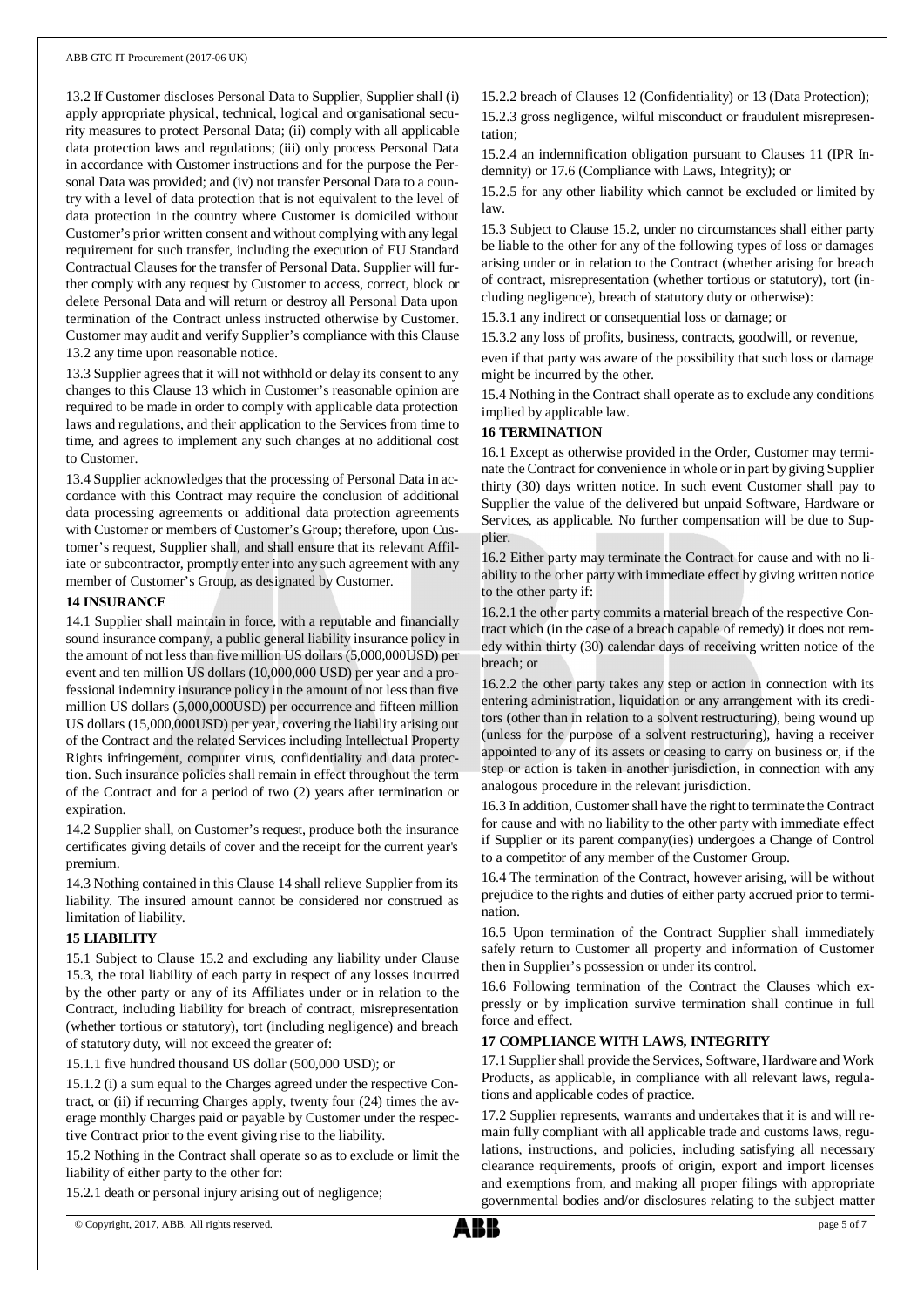#### ABB GTC IT Procurement (2017-06 UK)

of the Contract. If any of the Services, Software, Hardware and/or Work Product, as applicable, are or will be subject to export restrictions, it is Supplier's responsibility to promptly inform Customer in writing of the particulars of such restrictions. Customer will comply with the restrictions to the extent it has been informed by Supplier.

17.3 Both parties warrant that each will not, directly or indirectly, and that each has no knowledge that other persons will, directly or indirectly, make any payment, gift or other commitment to its customers, to government officials or to agents, directors and employees of each party, or any other party in a manner contrary to applicable laws (including the U. S. Foreign Corrupt Practices Act 1977, the UK Bribery Act 2010 and, where applicable, legislation enacted by member states and signatories implementing the OECD Convention Combating Bribery of Foreign Officials), and shall comply with all relevant laws, regulations, ordinances and rules regarding bribery and corruption. Nothing in the Contract will render either party liable to reimburse the other for any such consideration given or promised.

17.4 Supplier herewith acknowledges and confirms that Supplier has received a copy of Customer's Code of Conduct and Customer's Supplier Code of Conduct or has been provided information on how to access both Customer Codes of Conduct online under www.abb.com/Integrity. Supplier agrees to perform its contractual obligations in accordance with both ABB Codes of Conduct.

17.5 Customer has established reporting channels where Supplier and its employees may report suspected violations of applicable laws, policies or standards of conduct through the web portal www.abb.com/Integrity – Reporting Channels; the contact details are specified on this Web portal.

17.6 Any violation of an obligation contained in this Clause 17 is a material breach of the Contract and entitles the non-breaching party to terminate the Contract with immediate effect and without prejudice to any further rights or remedies available thereunder or at law. Notwithstanding anything to the contrary in the Contract, Supplier shall, without any limitations, indemnify and hold harmless Customer for all liabilities, damages, cost or expenses incurred as a result of any such violation or termination of the Contract, or arising from export restrictions concealed by Supplier.

#### **18 MISCELLANEOUS**

18.1 Assignment and other dealings. Supplier shall not assign, transfer, mortgage, charge, declare a trust over or deal in any other manner with any of its rights and obligations under the Contract. Customer may at any time assign, mortgage, charge, declare a trust over or deal in any other manner with any or all of its rights under the Contract.

18.2 Subcontracting. Supplier shall be permitted to sub-contract the performance of its obligations under the Contract, provided always that it obtains Customer prior written consent. Supplier will be responsible for any acts and omissions of its sub-contractors as if they were Supplier's acts or omissions.

18.3 Variation. No variation of the Contract shall be effective unless it is in writing and signed by the parties (or their authorised representatives) or unless it is executed in the same form as the Contract.

18.4 Waiver. A waiver of any right or remedy under the Contract or by law is only effective if given in writing and shall not be deemed a waiver of any subsequent breach or default. A failure or delay by a party to exercise any right or remedy provided under the Contract or by law shall not constitute a waiver of that or any other right or remedy, nor shall it prevent or restrict any further exercise of that or any other right or remedy. No single or partial exercise of any right or remedy provided under the Contract or by law shall prevent or restrict the further exercise of that or any other right or remedy.

18.5 Rights and remedies. The rights and remedies provided under the Contract are in addition to, and not exclusive of, any rights or remedies

provided by law or otherwise available to the parties, except as expressly provided otherwise herein.

18.6 Severance. If any provision or part-provision of the Contract is or becomes invalid, illegal or unenforceable, it shall be deemed modified to the minimum extent necessary to make it valid, legal and enforceable. If such modification is not possible, the relevant provision or partprovision shall be deemed deleted and the Contract will be given effect as if such provision or part-provision had been replaced by a term with a similar economic effect. Any modification to or deletion of a provision or part-provision under this Clause shall not affect the validity and enforceability of the rest of this Contract.

18.7 Entire agreement. The Contract constitutes the entire agreement between the parties and replaces any prior agreement between them in relation to its subject matter, save that nothing in this Contract excludes liability for fraud or fraudulent misrepresentation.

18.8 No partnership or agency. Nothing in the Contract is intended to, or shall be deemed to, establish any partnership or joint venture between any of the parties, constitute any party the agent of another party, or authorise any party to make or enter into any commitments for or on behalf of any other party.

#### 18.9 Third party rights.

19.9.1 Supplier agrees that the Services, Software, Hardware and Work Products, as applicable, may be used and received by each member of the Customer Group subject to the terms of the Contract. The parties specifically acknowledge and agree that it is their intention that each member of the Customer Group shall be entitled: (i) to the benefits of the Contract as if it were party to it; and (ii) to use any of the Services, Software, Hardware and Work Products, as applicable; provided that any Customer obligations set out in the Contract are obligations of Customer, not of any other member of the Customer Group.

18.9.2 The parties acknowledge and agree that: (i) except as specifically provided in the Contract, no one other than a party to the Contract, their successors and permitted assignees, shall have any right to enforce any of its terms; and (ii) any liabilities, losses, damages, costs and expenses incurred by any other members of the Customer Group under or in connection with the Contract shall be deemed to have been suffered by Customer (and shall be recoverable by Customer from Supplier in accordance with the terms of the Contract as if they had been suffered by Customer).

18.9.3 Should a member of the Customer Group cease to have such status due to a divestiture, such entity shall be deemed a member of the Customer Group for purposes of using and receiving Services, Software, Hardware and Work Products, as applicable, for a transition period of six (6) months or such other period agreed by the parties.

18.10 Notices. Any notice must be given duly signed and delivered by hand, registered mail, courier, or (provided that the parties have agreed that notices may be sent by fax or by email) by fax or by e-mail to the address of the relevant party as stated in the Contract or to such other address as such party may have notified in writing. E-mail and fax require written confirmation of the receiving party. Supplier's reply, correspondence, information or documentation related to the Contract must be provided in the language used in the Contract. This Clause does not apply to the service of any proceedings or any documents in any legal action or, where applicable, any arbitration or other method of dispute resolution.

18.11 Governing law. The Contract and any dispute or claim (including non-contractual disputes or claims) arising out of or in connection with it or its subject matter or formation shall be governed by and construed in accordance with the laws of England and Wales excluding its conflict of law rules and the United Nations Convention on International Sale of Goods.

18.12 Jurisdiction. All disputes (including non-contractual disputes) arising out of or in connection with the Contract shall be finally settled